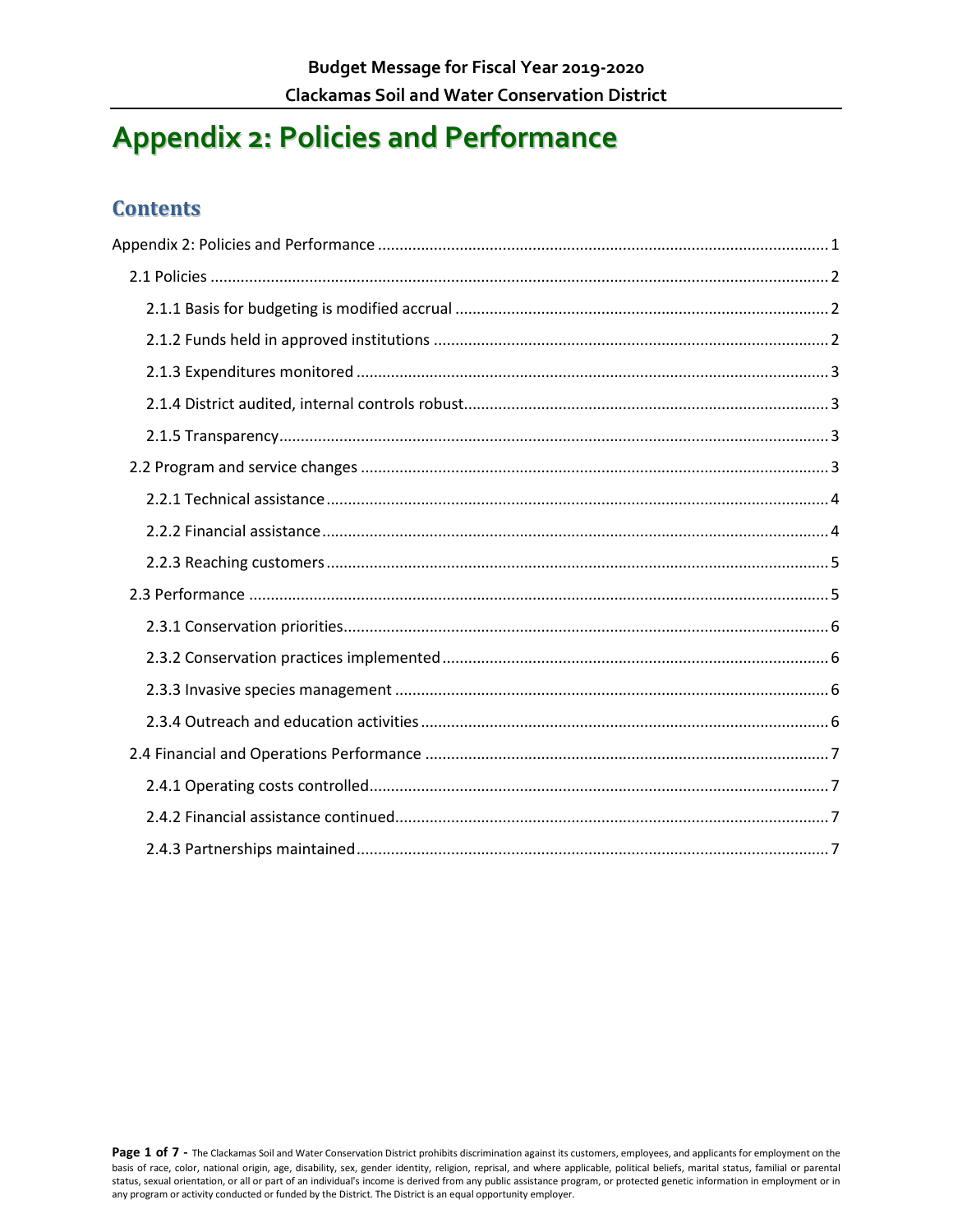# <span id="page-1-0"></span>**2.1 Policies**

## <span id="page-1-1"></span>**2.1.1 Basis for budgeting is modified accrual**

Before July 1, 2014, the District operated on a modified cash basis. Cash basis means revenue is recorded when received and expenses are recorded when money is spent.

On July 1, 2014, the District changed from the modified cash basis of accounting to the modified accrual basis of accounting under generally accepted accounting principles (GAAP) as applied to government units. Under the accrual method of accounting, revenues are recorded when earned and expenses are recorded when a liability is incurred, regardless of the timing of the related cash flows. Property taxes are recognized as revenues in the year for which they are levied and grants are recognized as revenue when all eligibility requirements have been met.

# **Overview**

- *Accounting and budgeting changed to modified accrual basis*
- *Accounting and fiscal controls are robust*
- *Services and programs expanded*
- *Staffing levels maintained*
- *Our partnerships remain healthy and productive*

On July 1, 2015, the District changed from budgeting on a cash basis to a modified accrual basis. This aligned the District's budgeting method with the method used for accounting. Using the modified accrual method allows greater transparency with regard to the District's loan programs and debt.

## <span id="page-1-2"></span>**2.1.2 Funds held in approved institutions**

All District funds are held in qualified public depositories approved by the Oregon State Treasury:

- Citizens Bank
- Oregon State Treasury's Local Government Investment Pool (LGIP)
- Wells Fargo

In general, long-term savings are held in LGIP accounts, while short-term operating capital is held in commercial bank accounts.

At the time this budget message was written, the District owned one property at 22055 S. Beavercreek Road, Beavercreek, Oregon, and holds a permanent conservation easement on 186 acres of working forest near Molalla, Oregon.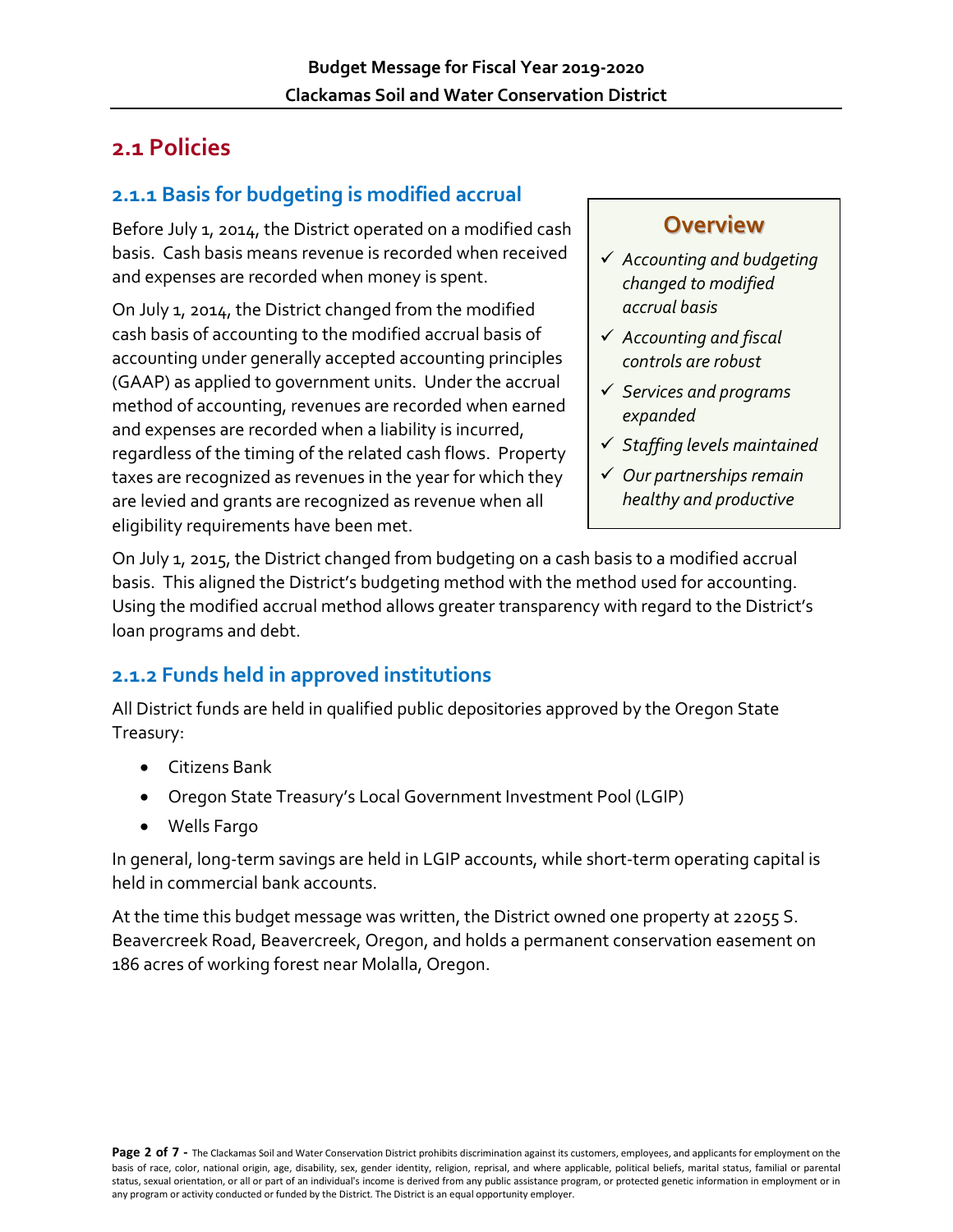#### <span id="page-2-0"></span>**2.1.3 Expenditures monitored**

Expenditures follow a three-step process:

- 1. In the adopted budget, the Board of Directors authorizes the kinds of expenditures expected to be in incurred.
- 2. For expenditures during the fiscal year, the Board of Directors authorizes specific expenditures or delegates that authority to the General Manager.
- 3. All expenditures and supporting documents are reviewed and approved by the General Manager prior to expending funds.
- 4. The Board of Directors also monitors spending throughout the year.

Expenditures are also reviewed by accounting staff when recording transactions in the District's accounting software, and when filing documentation in support of each transaction.

The General Manager, Fiscal Administrator, and Board Treasurer regularly monitor accounts and compare expenditures to limits authorized in the budget. Each month, the Board of Directors reviews and approves expenditures to make certain that expenditures are necessary and appropriate. Periodically during the fiscal year the Board of Directors reviews budget-toactual reports.

#### <span id="page-2-1"></span>**2.1.4 District audited, internal controls robust**

The District is audited by a Certified Public Accountant / Certified Municipal Auditor once each year. Audits of the District have been issued without qualifying statements. The District uses a sound system of internal controls to protect the resources entrusted to the care of the District. In our control system no one person can perform all financial functions.

#### <span id="page-2-2"></span>**2.1.5 Transparency**

Like many local governments, the District regularly publishes the agenda for public meetings. The District posts approved meeting minutes online. The District also posts the list of expenditures authorized by the Board of Directors so that citizens can see where public funds are being spent. Audits are also published annually.

To help citizens stay informed about the activities of their soil and water conservation district, the District's utilizes newspapers and a website [\(https://conservationdistrict.org\)](https://conservationdistrict.org/) to provide information to the public. In addition, information is regularly communicated through social media services including Facebook and Twitter.

# <span id="page-2-3"></span>**2.2 Program and service changes**

Over the past several years, the District has expanded services and programs to the level of investment allowed by the revenue received by the District. Thus, the number of people receiving service is now about the same as in prior years, and the same is true for investments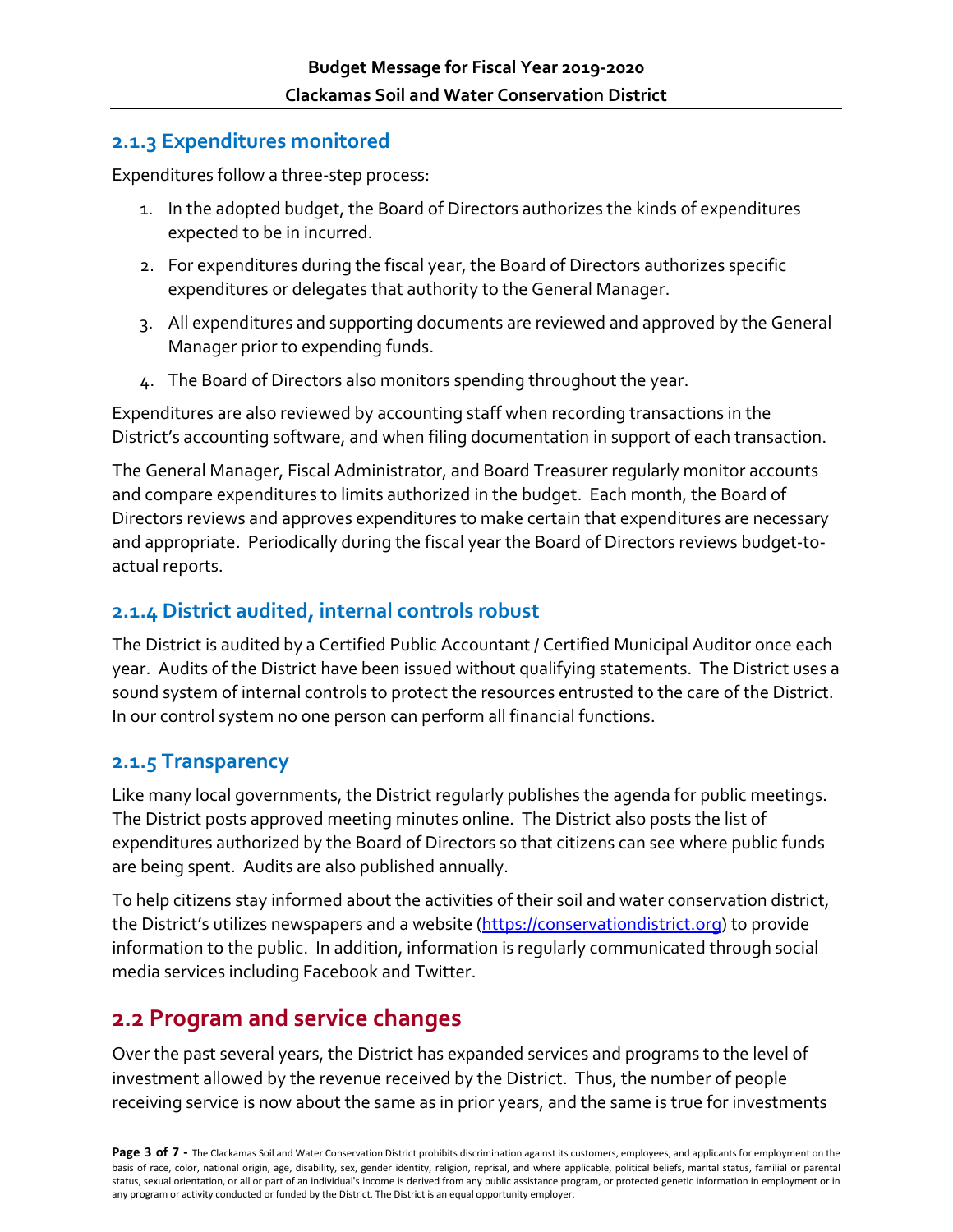in on-the-ground conservation actions. The budget proposed for FY 2018-2019 maintains a strong focus on assisting constituents.

Financial assistance options for landowners remain in place to help them implement conservation practices that align with the District's conservation priorities.

In FY 2017-2018, the District initiated a septic system repair loan program for homeowners in the Clackamas River watershed. The District is not aware of any other soil and water conservation district in Oregon providing this kind of assistance.

## <span id="page-3-0"></span>**2.2.1 Technical assistance**

Technical assistance consists of advice and planning help provided by District employees. Assistance includes farm visits by conservation planners, site visits by WeedWise program staff, and the development of conservation plans for better natural resource management.

The District's focus on team-oriented service delivery has helped the District provide timely, consistent, high-quality conservation services to landowners.

At the beginning of FY 2013-2014, the District deployed a new database application – the Conservation Activity Tracking System (CATS) – to improve the process of conservation planning and allow more complete tracking of the needs and status of each customer. CATS has been continuously improved since then. In FY 2015-2016, the District began to integrate the WeedWise program database into CATS to help make service to customers more timely and seamless. Major strides were achieved in integrating these two systems in FY 2016-2017, with additional updates implemented every years since then.

#### <span id="page-3-1"></span>**2.2.2 Financial assistance**

The District is sometimes able to provide financial help to landowners who wish to implement conservation practices. Financial help can be in the form of a grant or a loan, or a combination of both.

#### **LOANS**

The District continues to build a loan fund to help landowners implement conservation practices. The Conservation Loans Fund is intended to become a self-sustaining revolving account. The District's goal is for the fund to become a stable long-term resource.

Please note that few soil and water conservation districts provide loan to cooperating landowners. The use of this tool to help cooperators implement conservation practices sets Clackamas Soil and Water Conservation District apart from other SWCDs.

A loan can be a helpful tool for landowners, particularly in two situations:

1. **When conservation costs cannot be deducted** – A loan is generally not considered to be taxable income, whereas a grant may result in additional tax liability. For landowners not operating a commercial enterprise on their land, they may not have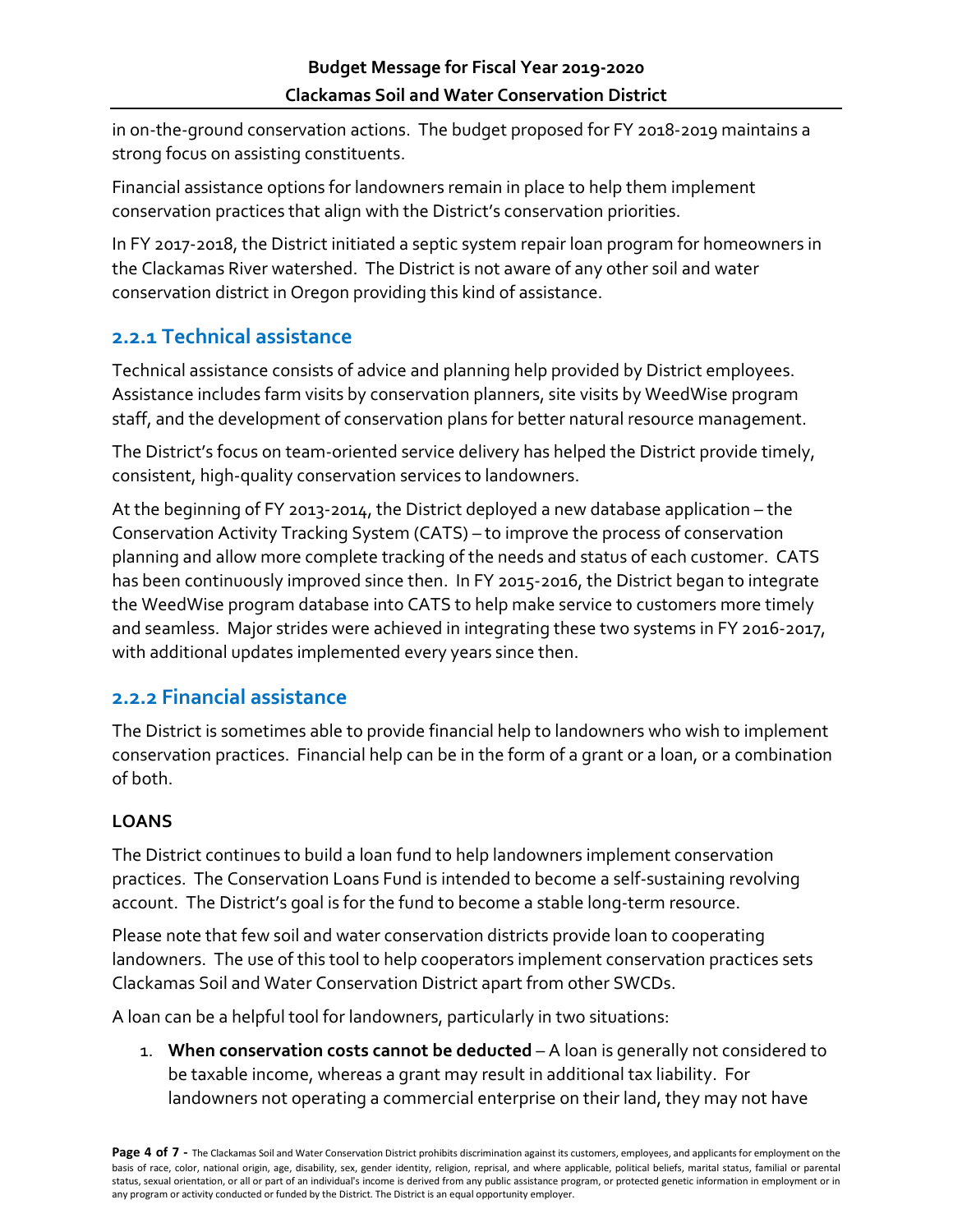enough deductions to offset the tax liability created by receiving a grant. Thus, loans may be particularly attractive to residential homeowners and non-commercial agricultural operators.

2. **When sufficient landowner cash is not available to fully fund the project** – When a landowner prefers not to front the full cost of the project and then wait for partial reimbursement from the District, a loan can help move the project to implementation. When the District combines a grant and a loan, the District can cover 100% of the upfront project cost with the landowner's sharing provided as a loan. Combining a grant with a loan has been well received by a number of customers.

#### **GRANTS**

Small grants of up to \$2,500 continue to be made available for some water quality practices and for treating priority invasive weeds. These small grants require less formal conservation planning work, reduce District overhead, and speed the implementation of practices.

In addition, some projects may qualify for a larger grant from the District. External funding is often sought for larger projects, usually in the form of grants such as those provided through the Oregon Watershed Enhancement Board.

It is important to note that every customer receiving financial assistance has a basic conservation plan recorded in the Conservation Activity Tracking System (CATS). This allows the District to understand the context of the practices implemented, and supports a more seamless approach to providing future service.

#### <span id="page-4-0"></span>**2.2.3 Reaching customers**

The District continues to work proactively to reach specific communities facing high-priority conservation issues.

In FY 2015-2016 the District increased program staffing for outreach and education. As a result, the District has been represented at more events and meetings than in prior years. The District also invested more time and energy to drive increased engagement through social media channels, including targeting key messages to specific zip codes. Focusing key messages has continued primarily through social media.

These efforts are resulting in a more visible profile of the District, more public engagement, and greater understanding of what we do to help our communities and creatures thrive.

# <span id="page-4-1"></span>**2.3 Performance**

The District experienced a productive and eventful year. Our regular work involves providing advice to private landowners who wish to work with us. At their invitation, we evaluate their situation and work with them to develop action plans to improve the protection of natural resources, and to improve the quantity and quality of the resources under their stewardship.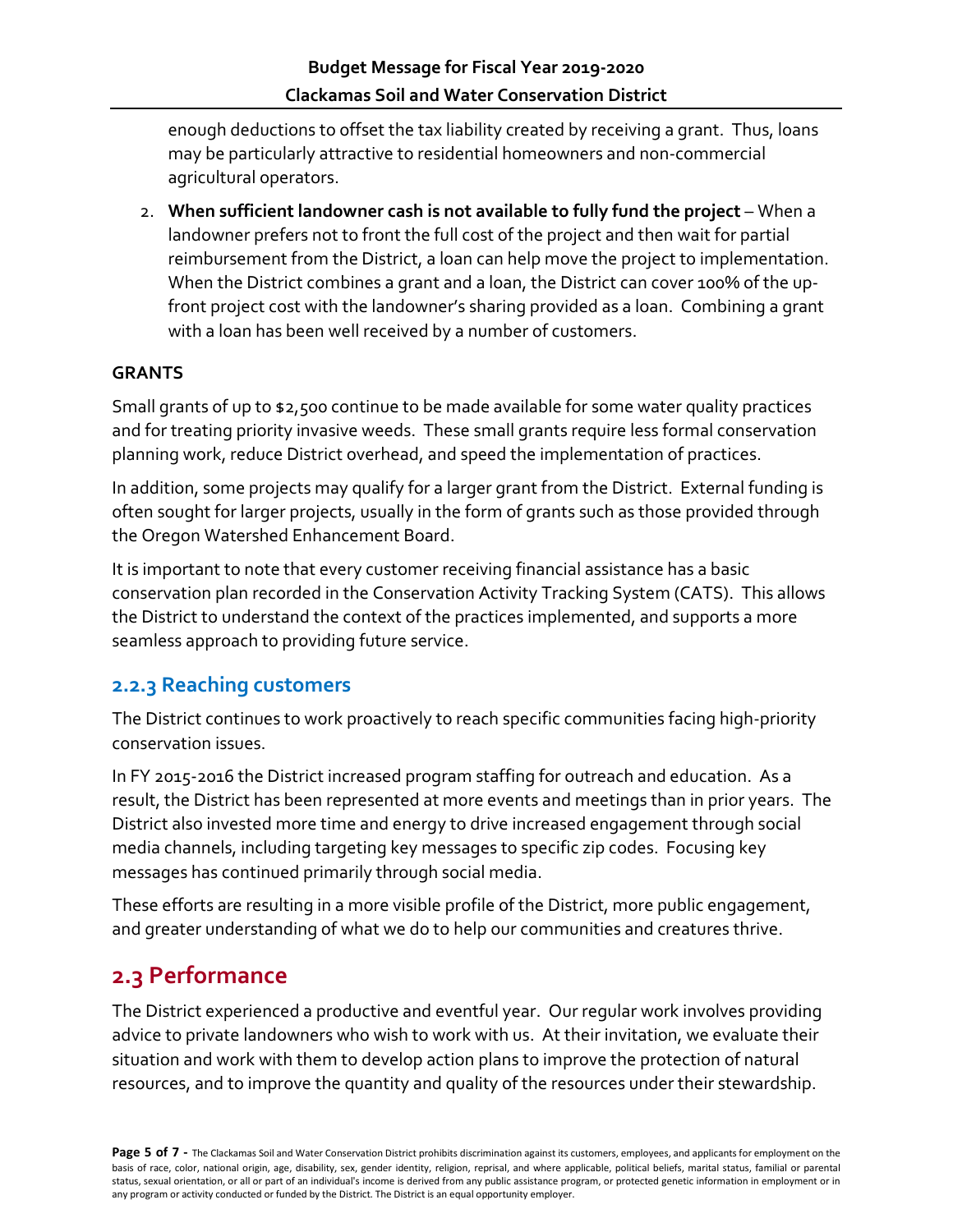#### <span id="page-5-0"></span>**2.3.1 Conservation priorities**

Our top conservation priorities for the July 1, 2018 through June 30, 2019 time period centered around:

- water quality;
- water quantity;
- wildlife habitat;
- invasive species management;
- soil health; and
- working lands.

The District's activities cover several different geographic and time scales, ranging from individual practices with a landowner to the perpetual preservation of working landscapes.

# <span id="page-5-1"></span>**2.3.2 Conservation practices implemented**

As this budget message is written, the current fiscal year has not ended. Conservation practices activities are summarized in the District's most recent annual report at [https://conservationdistrict.org/?wpfb\\_dl=674](https://conservationdistrict.org/?wpfb_dl=674)

## <span id="page-5-2"></span>**2.3.3 Invasive species management**

A major emphasis of the District's overall program involves invasive species. We teach others about the damage caused by invasive plants and we train people to identify these invaders. We visit many properties throughout the year and we treat (or have contractors treat) outbreaks of targeted invasive weeds.

Invasive species activities are summarized in the District's most recent annual report at [https://conservationdistrict.org/?wpfb\\_dl=674](https://conservationdistrict.org/?wpfb_dl=674)

# <span id="page-5-3"></span>**2.3.4 Outreach and education activities**

Helping our landowners and resource stewards to conserve water, improve habitat, and guard against invasive weeds requires constant outreach and education work. We lead by demonstrating practices, we reach people by direct mailings and participating in a wide range of events and activities, and we teach using workshops and outreach events.

Outreach and education activities are summarized in the District's most recent annual report at [https://conservationdistrict.org/?wpfb\\_dl=674](https://conservationdistrict.org/?wpfb_dl=674)